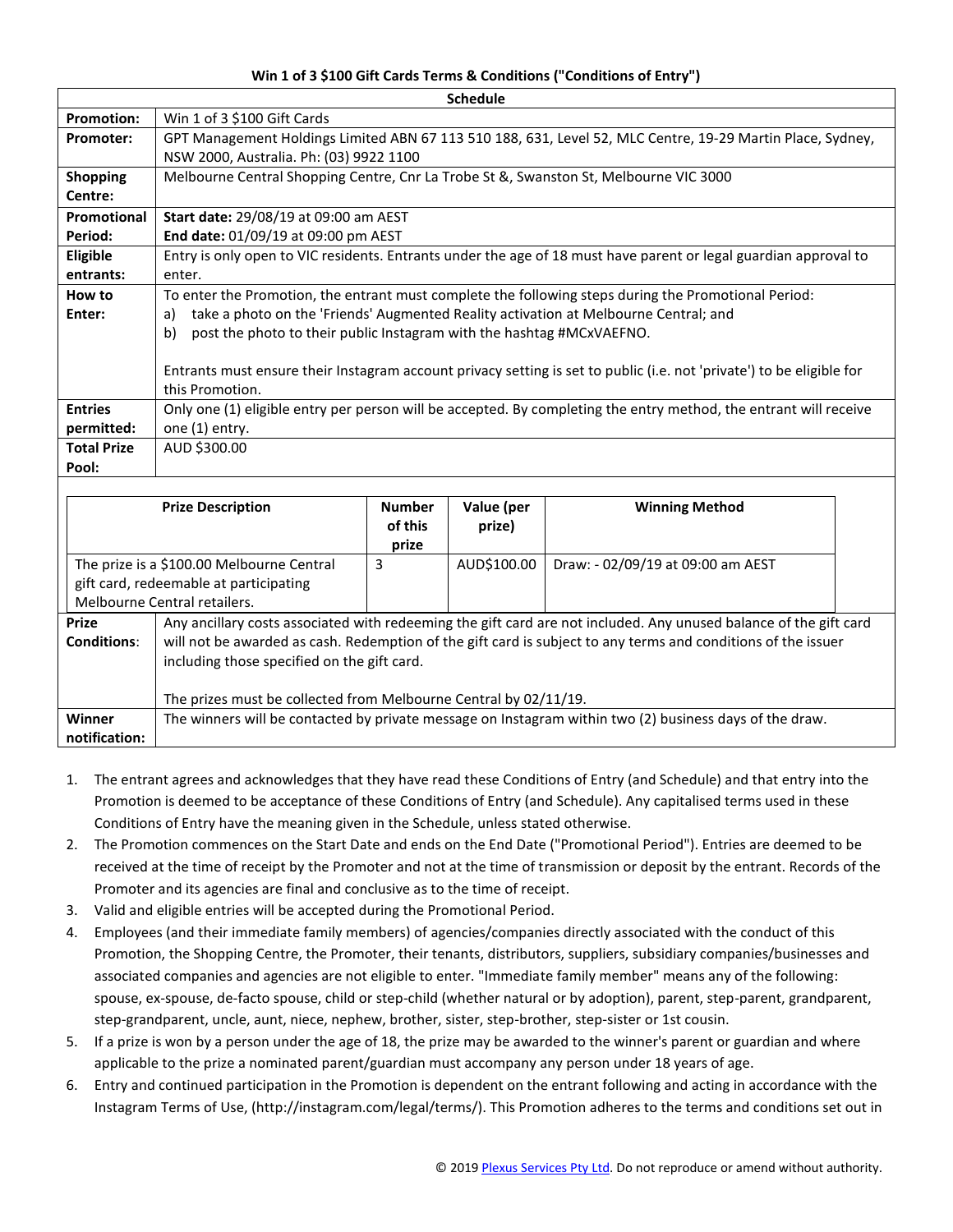the Instagram promotion guidelines which can be found at: http://help.instagram.com/179379842258600. Any questions or comments regarding the Promotion must be directed to the Promoter, not to Instagram. The entrant releases Instagram and its associated companies from all liabilities arising in respect of the Promotion. Entrants acknowledge that the Promotion is in no way sponsored, endorsed or administered by, or associated with Instagram.

- 7. Draw:
	- a) The draw will take place at GPT Management Holdings Limited, Level 10, Melbourne Central Tower 360 Elizabeth Street, VIC 3000, Australia at 09:00 am AEST on 02/09/19.
		- i) The first three (3) valid entries drawn will each win the prize specified in the Schedule above.
	- b) The draw conductor may draw additional reserve entries in case an invalid entry or entrant is drawn.
	- c) If a draw is scheduled on the weekend or a public holiday, the draw will be conducted at the same time and location on the following business day. The Promoter will ensure each draw is open for public scrutiny and anyone may witness the draw on request. The winner of a drawn prize is determined by chance.
- 8. All reasonable attempts will be made to contact each winner.
- 9. If any winner chooses not to take their prize (or is unable to), or does not take or claim a prize by the time specified by the Promoter, or is unavailable, they forfeit the prize and the Promoter is not obliged to substitute the prize.
- 10. No part of a prize is exchangeable, redeemable for cash or any other prize or transferable, unless otherwise specified in writing by the Promoter.
- 11. If a prize (or portion of a prize) is unavailable the Promoter reserves the right to substitute the prize (or that portion of the prize) to a prize of equal or greater value and/or specification.
- 12. No entry fee is charged by the Promoter to enter the Promotion.
- 13. Each prize will be awarded to the person named in the entry and any entry that is made on behalf of an entrant or by a third party will be invalid. If there is a dispute as to the identity of an entrant or winner, the Promoter reserves the right, in its sole discretion, to determine the identity of the entrant or winner.
- 14. Entrants' personal information will be collected by the Promoter. Personal information will be stored on the Promoter's database. The Promoter may use this information for future marketing purposes regarding its products, including contacting the entrant electronically. The Promoter is bound by the Australian Privacy Principles in accordance with the Privacy Act 1988 (Cth) and its privacy policy which is located at www.gpt.com.au/privacy-policy. The Promoter's privacy policy contains information about how the entrant may access, update and seek correction of the personal information the Promoter holds about them and how the entrant may complain about any potential breach by the Promoter of the Australian Privacy Principles or any other Australian privacy laws and how such complaints will be dealt with. The Promoter collects personal information about entrants to enable them to participate in this Promotion and may disclose the entrants' personal information to third parties including its contractors and agents, prize suppliers and service providers to assist in conducting this Promotion. If the entrant does not provide their personal information as requested, they may be ineligible to enter or claim a prize in the Promotion. Personal information collected from entrants will not be disclosed to any entity located outside of Australia.
- 15. The Promoter reserves the right to refuse to allow a winner to take part in any or all aspects of a prize, if the Promoter determines in their absolute discretion, that a winner is not in the physical or mental condition necessary to be able to safely participate in or accept the prize. It is a condition of accepting the prize that a winner (or their parent or legal guardian if under the age of 18) may be required to sign a legal release as determined by the Promoter in its absolute discretion, prior to receiving a prize. If a winner is under the age of 18, a nominated parent or legal guardian of the winner will be required to sign the legal release on the winner's behalf.
- 16. If a prize is provided to the Promoter by a third party, the prize is subject to the terms and conditions of the third party prize supplier and the provision of the prize is the sole responsibility of the third party and not the Promoter. The terms and conditions which apply to the prize at the time it is issued to the winner will prevail over these Conditions of Entry, to the extent of any inconsistency. The Promoter accepts no responsibility or liability for any delay or failure by the third party to deliver the prize, any delay or failure relating to the prize itself or failure by the third party to meet any of its obligations in these Conditions of Entry or otherwise.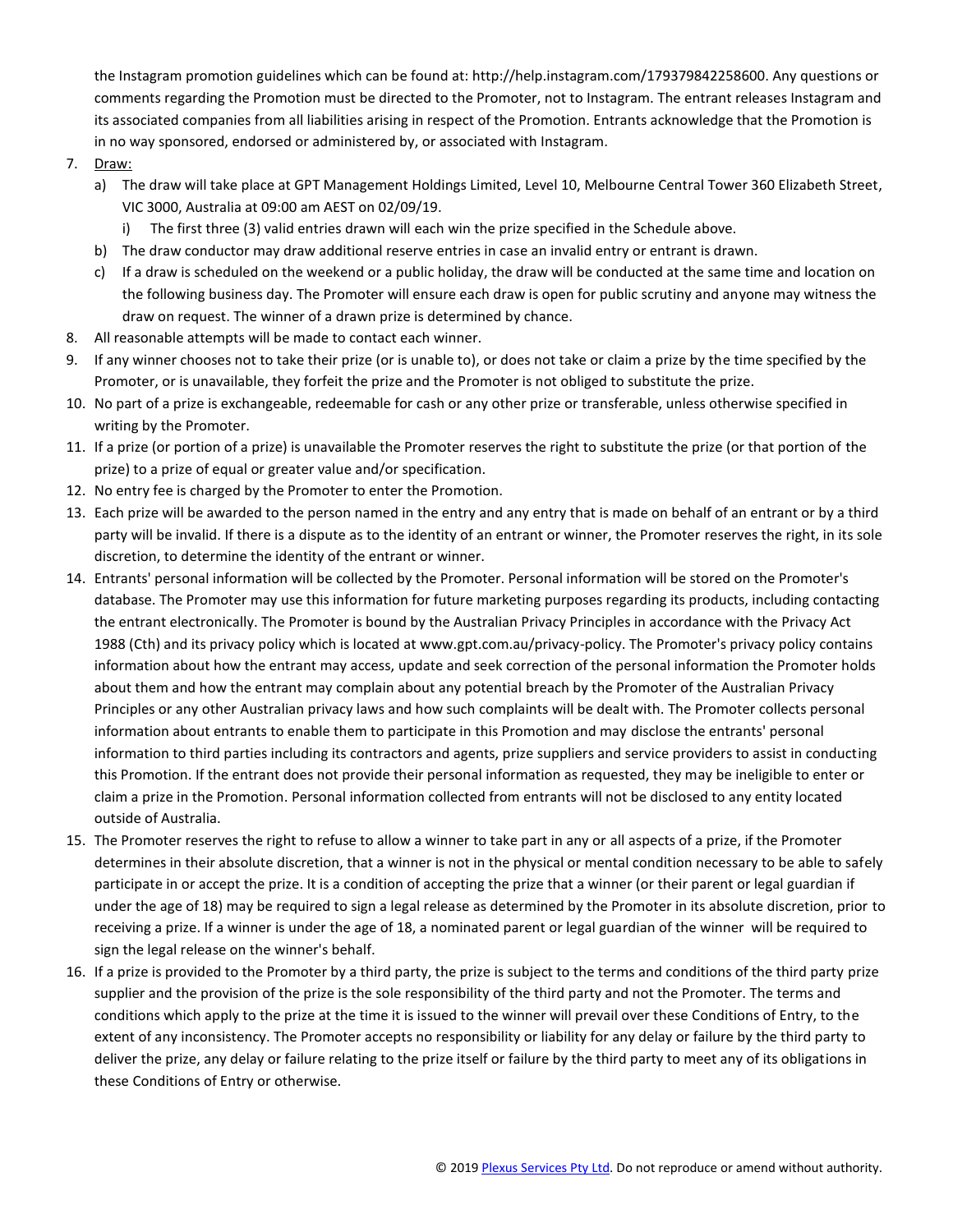- 17. Any guarantee or warranty given is in addition to any relevant statutory guarantees and warranties and nothing in these Conditions of Entry restricts, excludes or modifies or purports to restrict, exclude or modify any statutory consumer rights under any applicable law including the Competition and Consumer Act 2010 (Cth).
- 18. If for any reason any aspect of this Promotion is not capable of running as planned, including by reason of computer virus, communications network failure, bugs, tampering, unauthorised intervention, fraud, technical failure or any cause beyond the control of the Promoter, the Promoter may in its sole discretion cancel, terminate, modify or suspend the Promotion and invalidate any affected entries, or suspend or modify a prize, subject to State or Territory regulation.
- 19. The Promoter reserves the right, at any time, to validate and check the authenticity of entries and entrant's details (including an entrant's identity, age and place of residence). In the event that a winner cannot provide suitable proof as required by the Promoter to validate their entry, the winner will forfeit the prize in whole and no substitute will be offered. Incomplete, indecipherable, inaudible, incorrect and illegible entries, as applicable, will at the Promoter's discretion be deemed invalid and not eligible to win. Entries containing offensive or defamatory comments, or which breach any law or infringe any third party rights, including intellectual property rights, are not eligible to win. The use of any automated entry software or any other mechanical or electronic means that allows an individual to automatically enter repeatedly is prohibited and may render all entries submitted by that individual invalid.
- 20. All material submitted on entry (e.g. photo(s), image(s), drawing(s), comment(s), sound/video recording(s) and answer(s) to a promotional question) must NOT: (a) be in breach of any laws, regulations and rights, e.g. any laws regarding intellectual property (copyright, trademarks, etc), defamation and privacy; (b) be defamatory, obscene, derogatory, pornographic, sexually inappropriate, contain nudity, aggressive, violent, abusive, harassing, threatening, objectionable or discriminate/vilify any section of the community with respect to race, ethnicity, nationality, religion, origin, sexual preference, mental illness, disability or gender or unsuitable for publication; or (c) contain viruses. Entrants warrant that they own or have the right to license the copyright in any entry submitted by them into this Promotion, for the purposes of this Promotion, that no rights have been granted to any third party in respect of any such entry which would prevent the entry being used as contemplated by this Promotion, and that the use by the Promoter of any such entry will not breach any laws or infringe the rights of any person (including without limitation with respect to privacy, intellectual property and defamation). Entrants must obtain prior consent from any person or from the owner(s) of any property that appears in their entry. By entering, all entrants license and grant the Promoter and Shopping Centre, their affiliates and sub-licensees an exclusive, royalty-free, perpetual, worldwide, irrevocable, and sub-licensable right to use, reproduce, modify, adapt, publish and display their entry (including any portion of their entry) for any purpose, including but not limited to future promotional, marketing or publicity purposes, in any media, without compensation, restriction on use, attribution or liability. Entrants further agree, upon request by the Promoter, to assign all of their rights, title and interest (including copyright) in and to their entry to the Promoter and to sign any legal documentation to confirm such assignment. Entrants agree that their entry is their original work and does not infringe the rights of third parties, or that they have obtained full prior consent from any person who has jointly created or has any rights in the aforementioned material. Entrants consent to any use of their entry that may otherwise infringe their moral rights. Entrants are responsible for all entries they submit on entry. The Promoter will not be liable for any entries, to the extent permitted by law. The Promoter reserves the right to remove, request removal or decline to publish any entry or portion of an entry for any reason whatsoever, including if in breach of these Terms and Conditions. The Promoter and will have no liability to entrants if it exercises this right and entrants must comply with any request made by the Promoter pursuant to this paragraph. The entrant warrants and represents that any material sent or provided by the entrant to the Promoter will not infringe any copyright, trademarks or other intellectual property rights of any third party (including moral rights) and that the entrant has all rights to use the materials and has obtained all necessary consents to comply with any relevant privacy and/or confidentiality requirements. Entrants agree to indemnify the Promoter and Shopping Centre for any breach of the Terms and Conditions including this clause.
- 21. The Promoter reserves the right to disqualify entries and entrants in the event of non-compliance with these Conditions of Entry or where the Promoter has reason to believe that the entrant has engaged in unlawful or other improper conduct calculated to jeopardize the fair and proper conduct of the Promotion. In the event that there is a dispute concerning the conduct of the Promotion, the decision of the Promoter is final and binding on each entrant and no correspondence will be entered into.